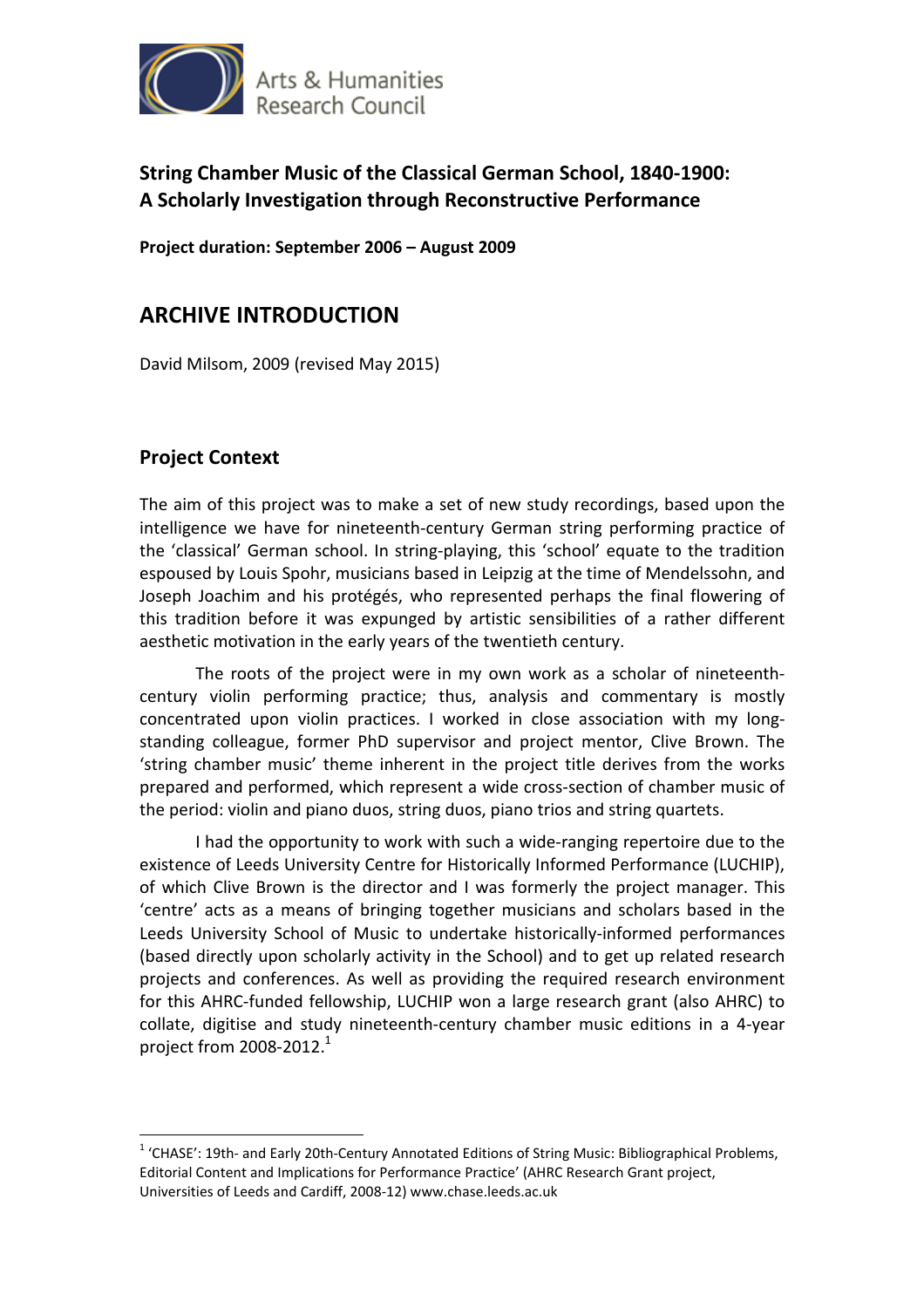### **Project Personnel**

Clive Brown (violin) – Head of School, Director of LUCHIP, internationally-known expert in eighteenth- and nineteenth-century performing practice. Project mentor.

Hengching Fang (viola) – PhD student (completed in 2009, in which I was Internal Examiner), researcher into viola performing practices from Joseph Joachim to Lionel Tertis (recordings made in 2008)

Jonathan Gooing (piano) – RNCM repetiteur, piano tutor at Sheffield University, Senior Lecturer at Bishop Grossteste College, Lincoln. My regular duo partner since 1992, with extensive HIP experience with me from 2000 to present day.

Daniel Gordon (piano) – Leeds University repetiteur, extensive HIP experience as part of LUCHIP and Clive Brown's regular duo partner

George Kennaway (cello) – Research Assistant on AHRC Research Grant project, member of LUCHIP, PhD student of Clive Brown (studying nineteenth-century cello performing practice with a particular emphasis on editions by Grutzmacher), ex subprincipal cellist of the orchestra of Opera North

Kerry-Anne Kubisa – recording engineer, School of Music, University of Leeds

Mark Wales – freelance IT consultant (Small Hadron Collider), who has helped me prepare the archive materials and edition scans

Ruth Milsom – my wife, piano teacher and accompanist, fellow partner in Milsom School of Music (my instrumental teaching practice in Sheffield): miscellaneous administrative and research assistance including helping to set up the recording sessions at St John's Church, Ranmoor, Sheffield.

#### **Purpose and Rationale**

 $\overline{a}$ 

My purpose here is to demonstrate, in practice, the fruits of academic research into string performance traits of this period, focusing specifically upon violin-playing. All performances were made after careful consideration of annotated editions and early recordings, where available, and against the backdrop of scholarly knowledge I have gained in the past fourteen years (since beginning my MMus research, which also considered the intelligence of early recordings and in the case of this preliminary study, their relevance to eighteenth-century music<sup>2</sup>).

The project was based around a relatively simple, but hopefully effective ideal – to undertake a number of performing projects as a 'posthumous disciple' of the classical German school of violin playing. The German school is associated here specifically with the pedagogic writings and discernible evidence outputs (word texts, performance editions, and – where available – sound recordings) of Louis Spohr, Ferdinand David, Joseph Joachim, and close associates. As the project went

<sup>2</sup> D. Milsom, *Early Recordings and Musical Style 1900-1950: Approaches to Baroque and Classical Violin Repertoire* (unpublished MMus thesis; Sheffield, 1996).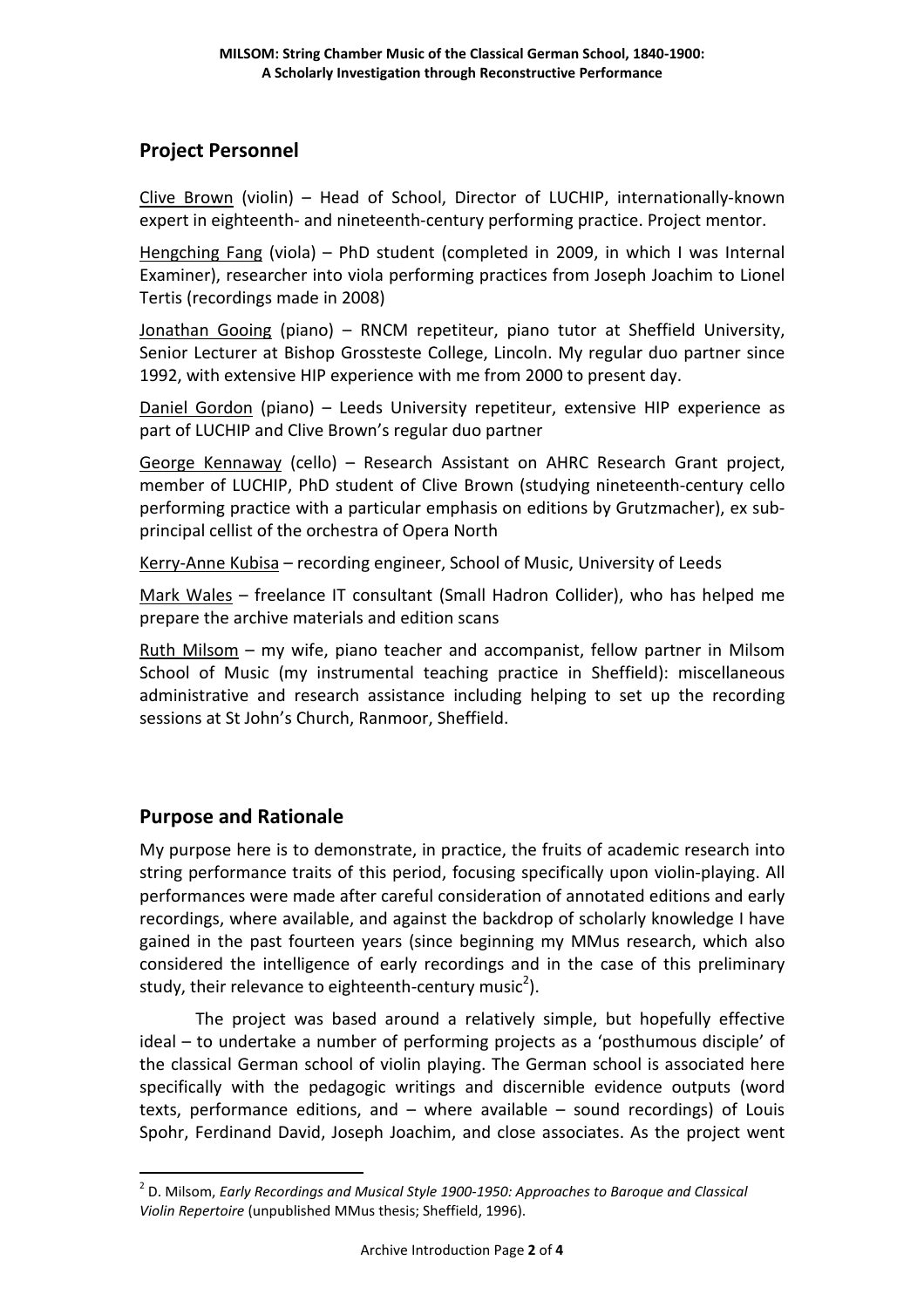#### **MILSOM: String Chamber Music of the Classical German School, 1840-1900: A Scholarly Investigation through Reconstructive Performance**

on, and because of the comparative rich vein of evidence surrounding his performance style and aesthetic, Joseph Joachim became the focal figure. When it came to putting research into practice, I was fundamentally trying to emulate likely, observable characteristics of him and his students at the Berlin *Hochschule für Musik*. Given the scholarly aspirations of the project and its performances, this required a basic methodology, which I termed the *Three Stages*, viz:

**STAGE 1**: performances based around the most direct evidence – specifically, the existence of pedagogic writing, annotated editions, **and** relevant early sound recordings by those directly involved with the nineteenth-century German school. Inevitably, this stage focused on nineteenth-century players who lived into the recordings era, including Joachim himself.

**STAGE 2**: performances based around the existence of pedagogic writings (and other written documentation) and annotated editions, but without directly-connected sound recordings.

**STAGE 3**: the most speculative part of the process – projecting stages 1 and 2 onto works performed due to their current repertoire significance, but in the absence of the direct evidence found in stages 1 and 2. Crucially, this hypothetical approach looked at trying to embody and assimilate performance characteristics. Practically, it involved inventing fingerings, bowings, and tonal characteristics that credibly allowed for performances to embody the sound of the classical German violin-playing aesthetic.

The resultant recordings are far from perfect technically  $-$  and this is not primarily their intention in any case. What I seek to demonstrate is that, with careful consideration of the documentation and a free, unprejudiced view of performance style in many ways diametrically opposed to modern practices, it is possible to get up performances that display at least something of the practices of this tradition. This work is unique, as far as I know, in both its scope and its intentions. Arguably, modern HIP in the commercial domain is influenced only superficially (on an intentionally selective basis) by the fruits of scholarly research. At the time of starting the project, most performing practice musicology (included writings by Clive Brown) was disseminated via books and articles, but not via recorded sound.

*[2015: since the time of this project, the whole sphere of performance studies and practice-led research has moved on considerably and a much more varied landscape has emerged, spearheaded by a growing body of genuine scholarperformers. In 2006, however, this rationale was deemed to be valid and worldleading, and, of course, explains in no small part the funding of this project by the AHRC.]*